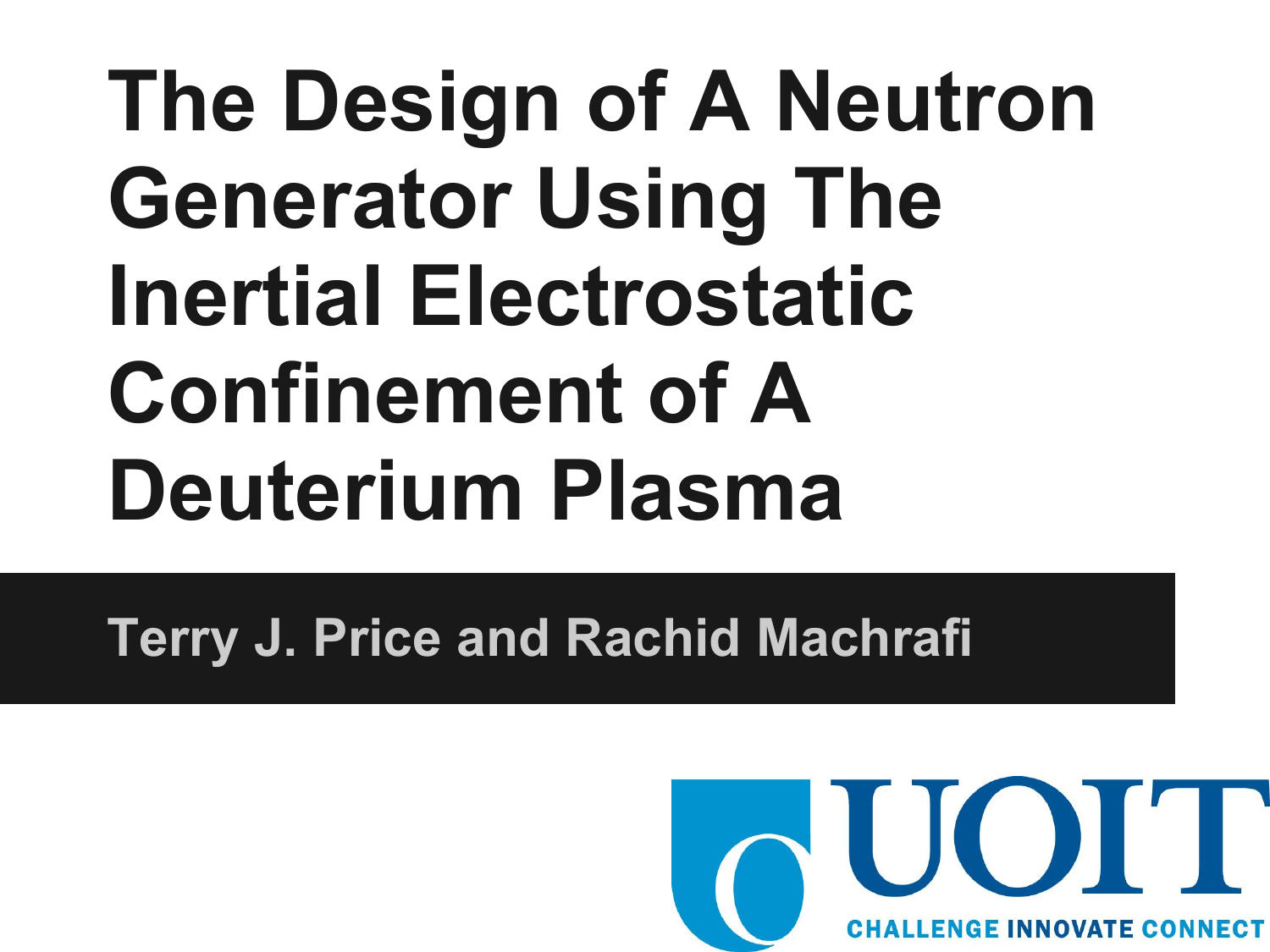# **Overview of IEC and Project**

- Inertial Electrostatic Confinement (IEC) is a method to generate fusion reactions
	- Dates back early 1950s
	- Widely used in commercial neutron generators
	- Best known design is probably the Farnsworth-Hirsch Fusor Device
- At the start of the project, UOIT had only a small radioisotope neutron generator.
- I've been wanting to build one for years, and I needed a thesis project.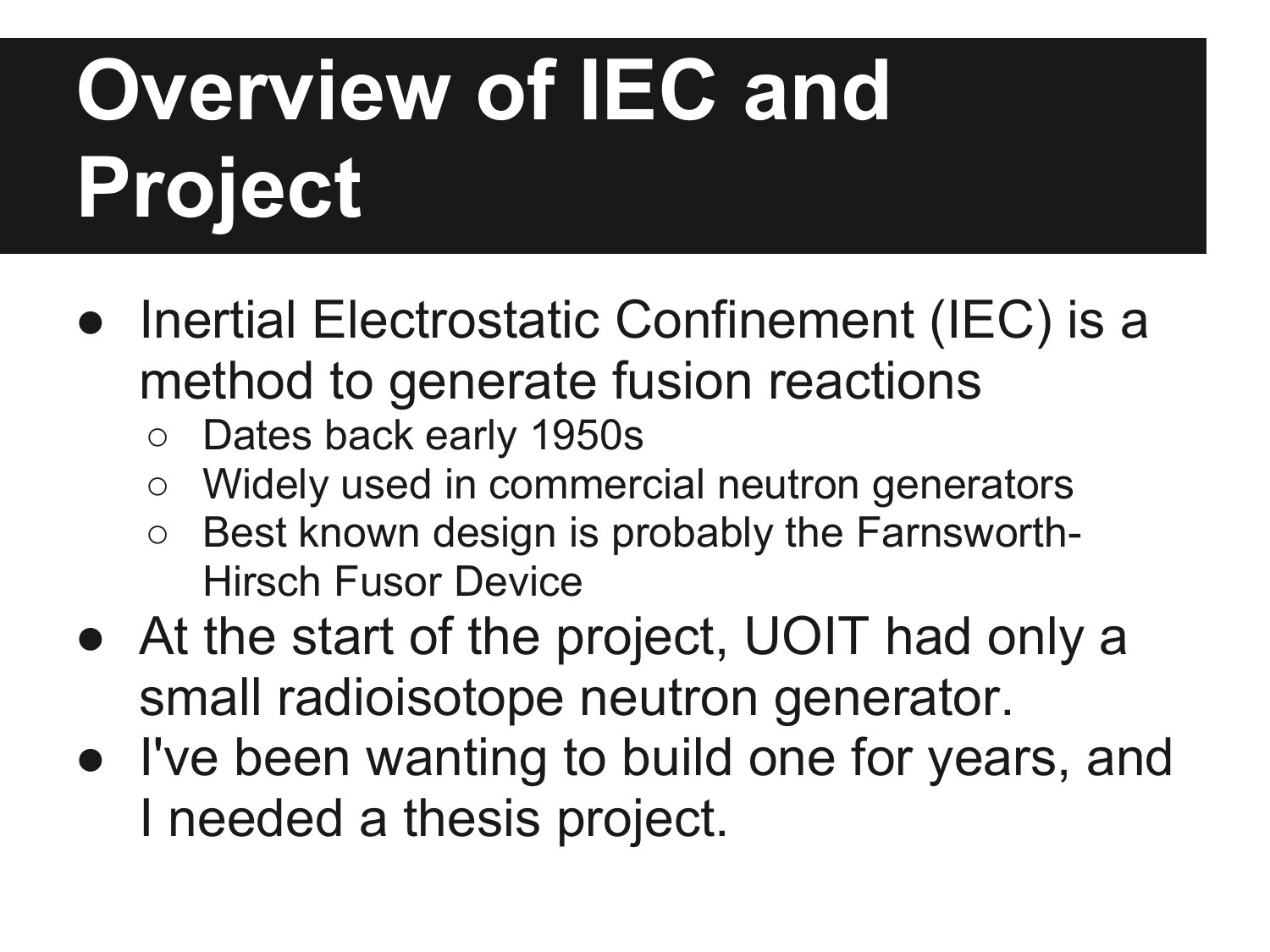### **What an IEC Device Looks Like**





Patent [1] Patent [1]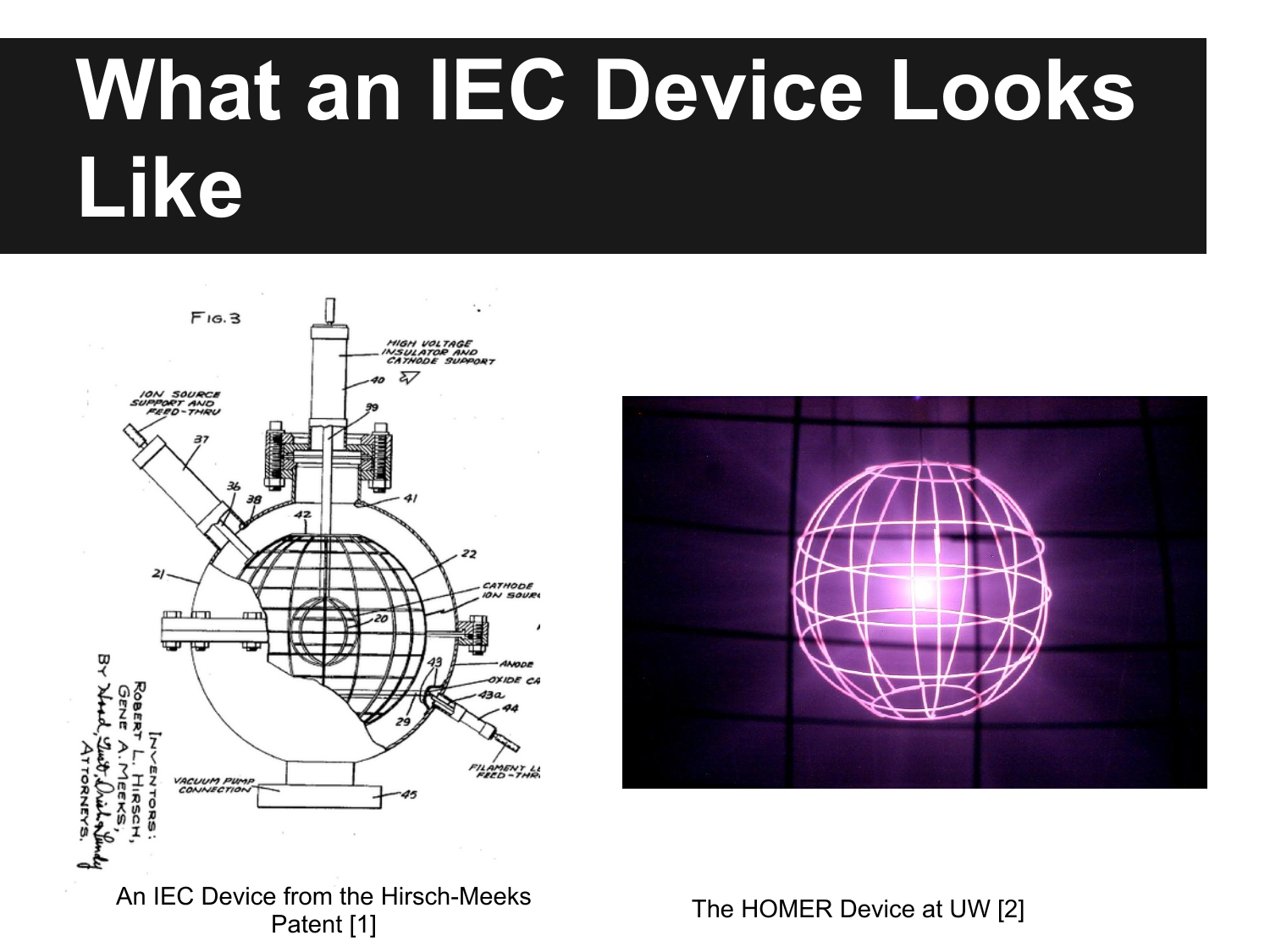## **Theory on How IEC Works**



#### $^2\textsf{D}$  +  $^2\textsf{D}$   $\rightarrow$   $^3\textsf{He}$  +  $^1\textsf{n}$  (2.45 MeV)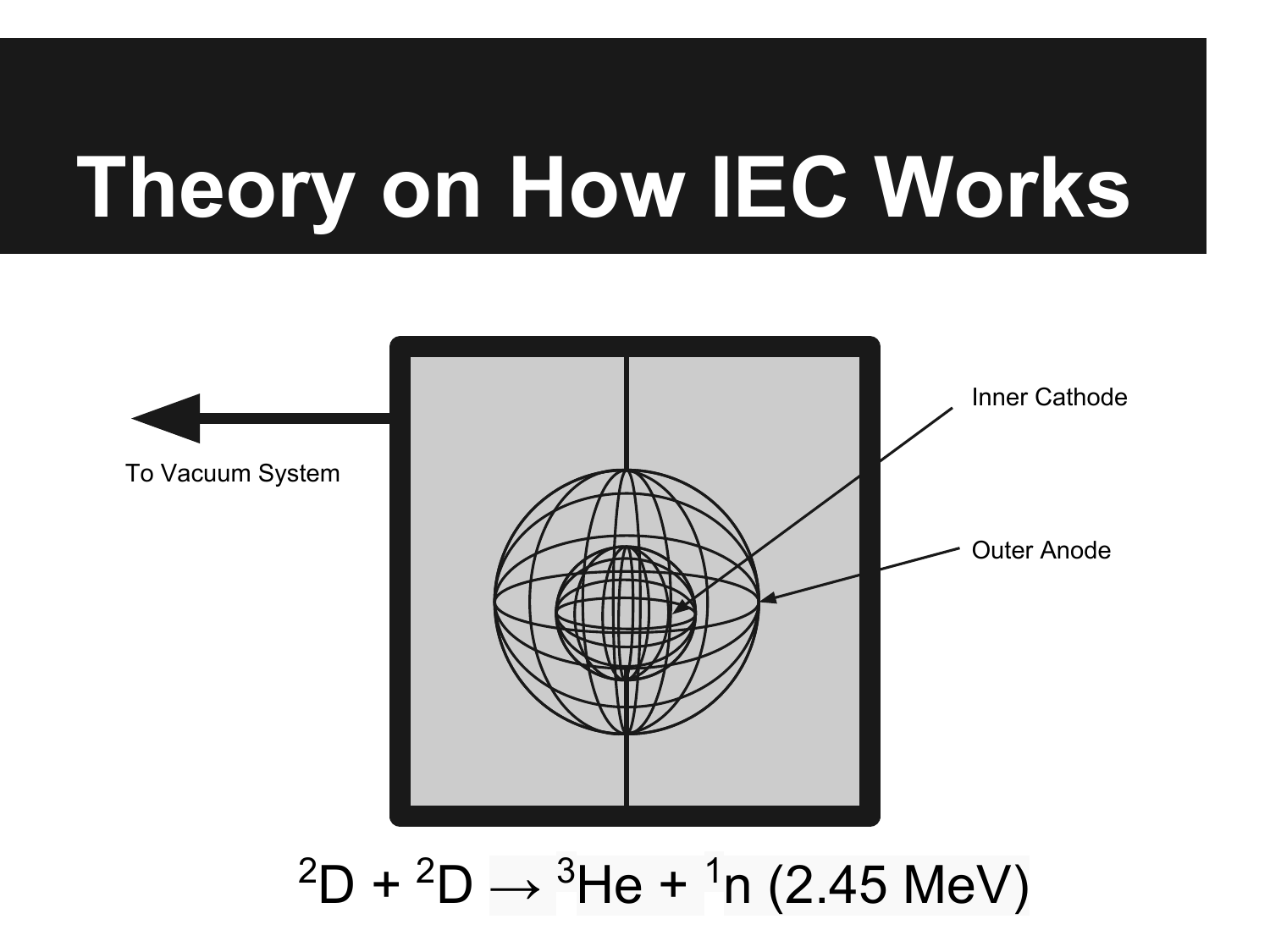## **Project Goal**

#### Build a working IEC device on a budget.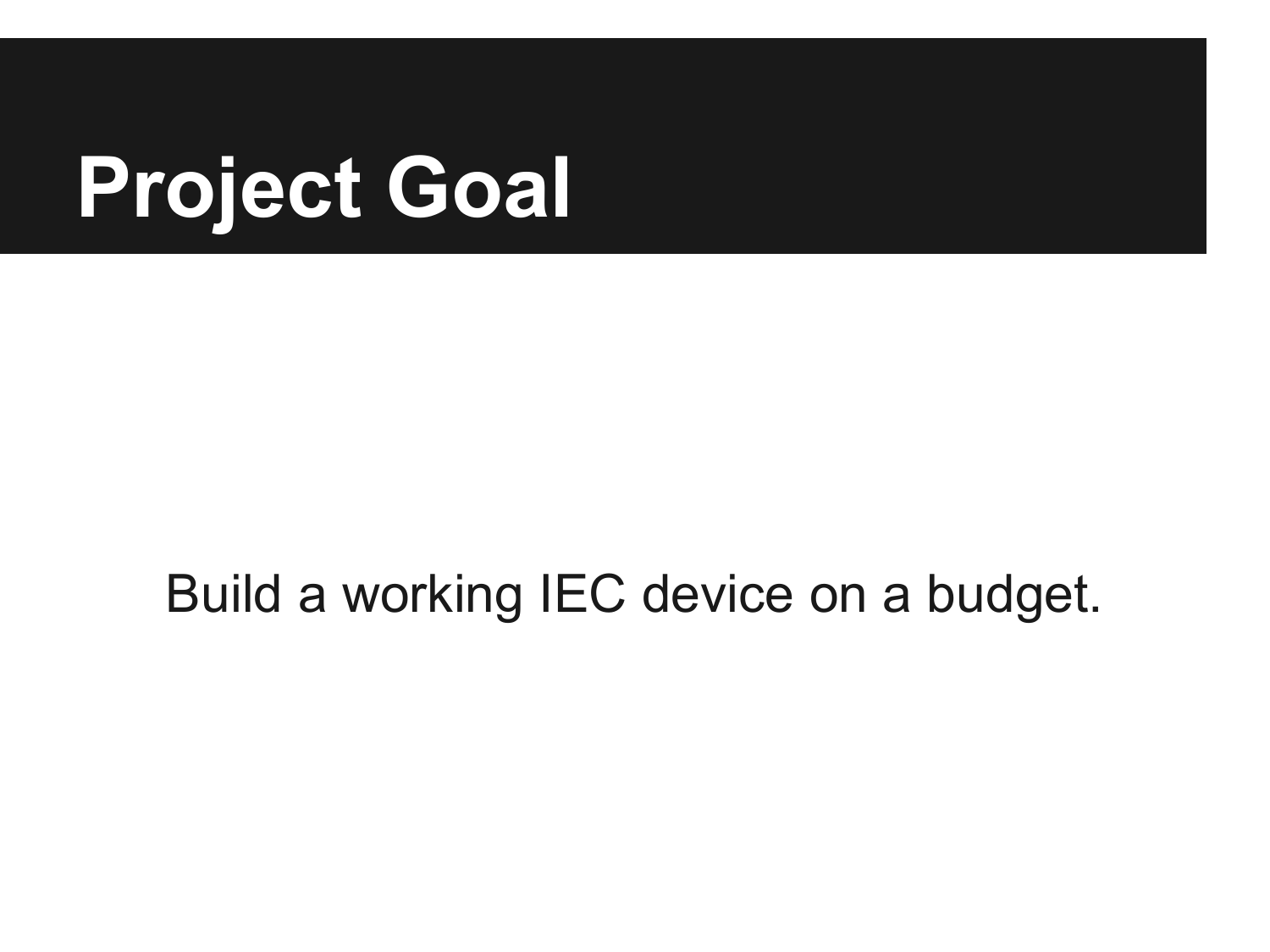# **Components to be Designed and Built**

- High Vacuum System
	- Two Stage Pumping
	- Two Stage Measurement
- High Voltage System
	- Cathode power supply
	- Anode power supply
- Gas Fill System
- Neutron Detection System
- Other Components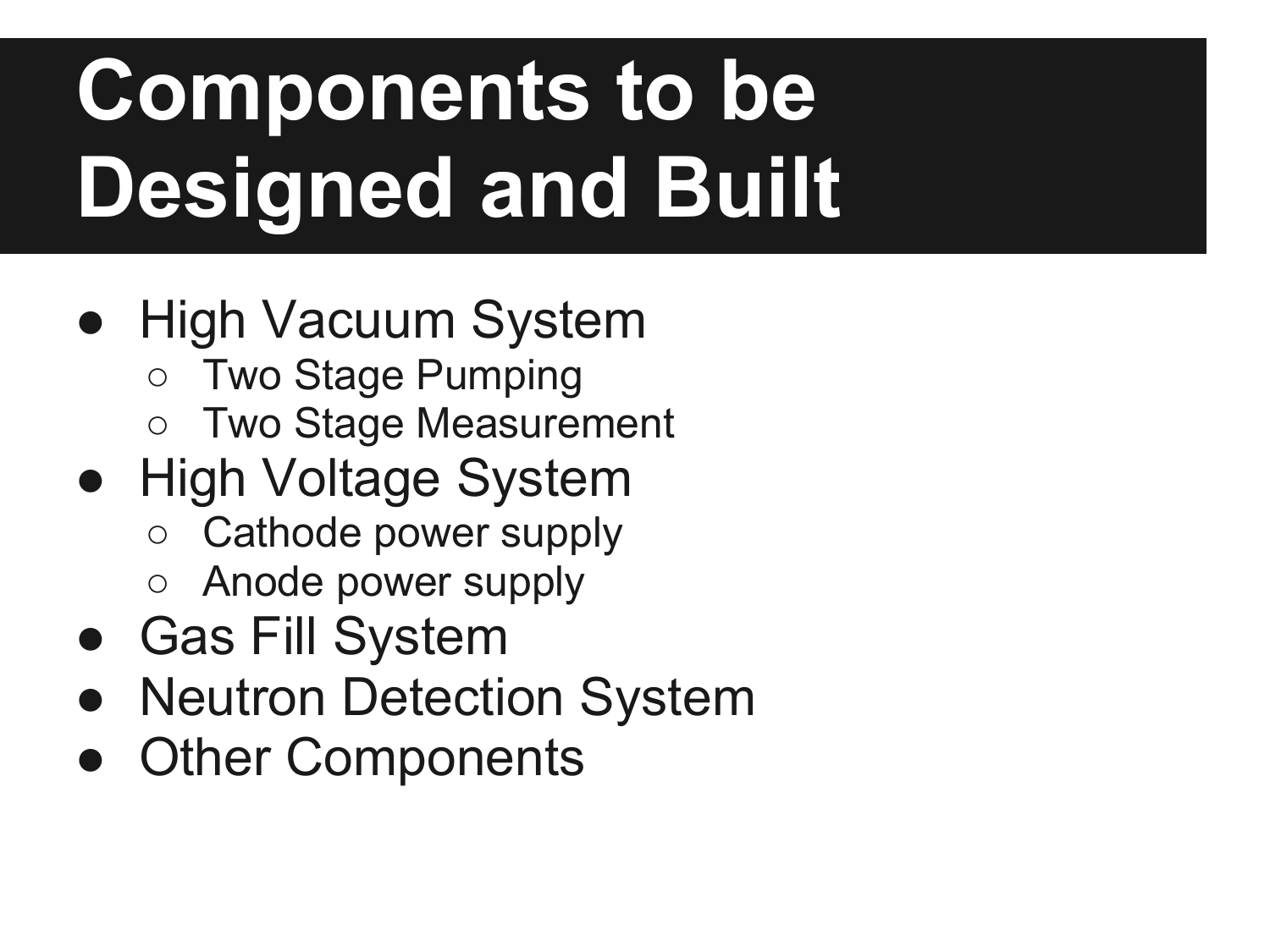## **System Layout**

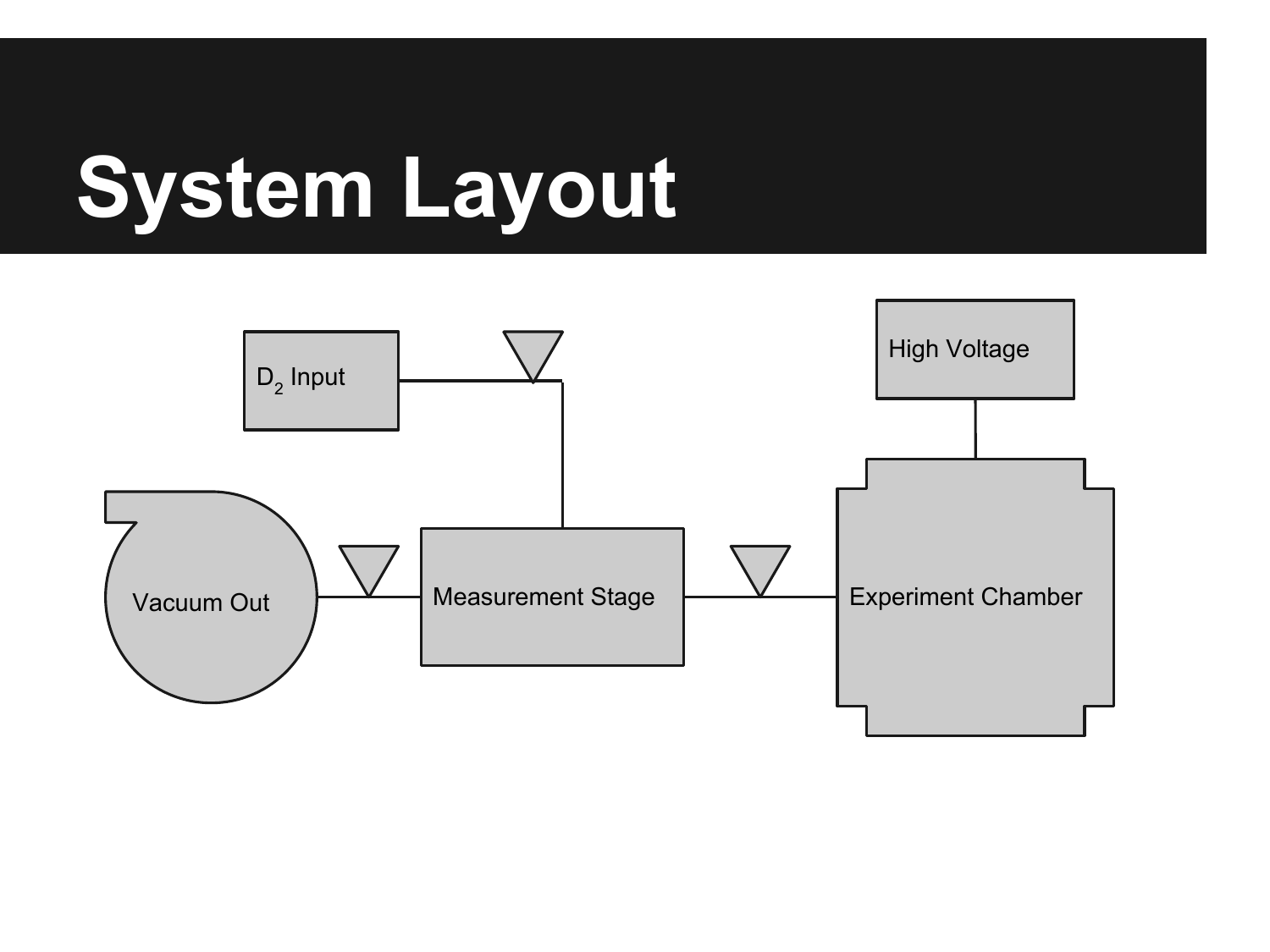# **Vacuum Pumps**

#### Requirements:

- At minimum reach molecular flow regime  $(Kn > 10)$  $\blacksquare$  Kn = MFP / L
- Remove as much air (impurities) as possible
- Dual stage pumping
	- Two stage rotary vane pump  $-10^{-2}$  torr
	- Turbomolecular pump ultimate vacuum of  $10^{-9}$  torr Rotary Vane Pump [4]

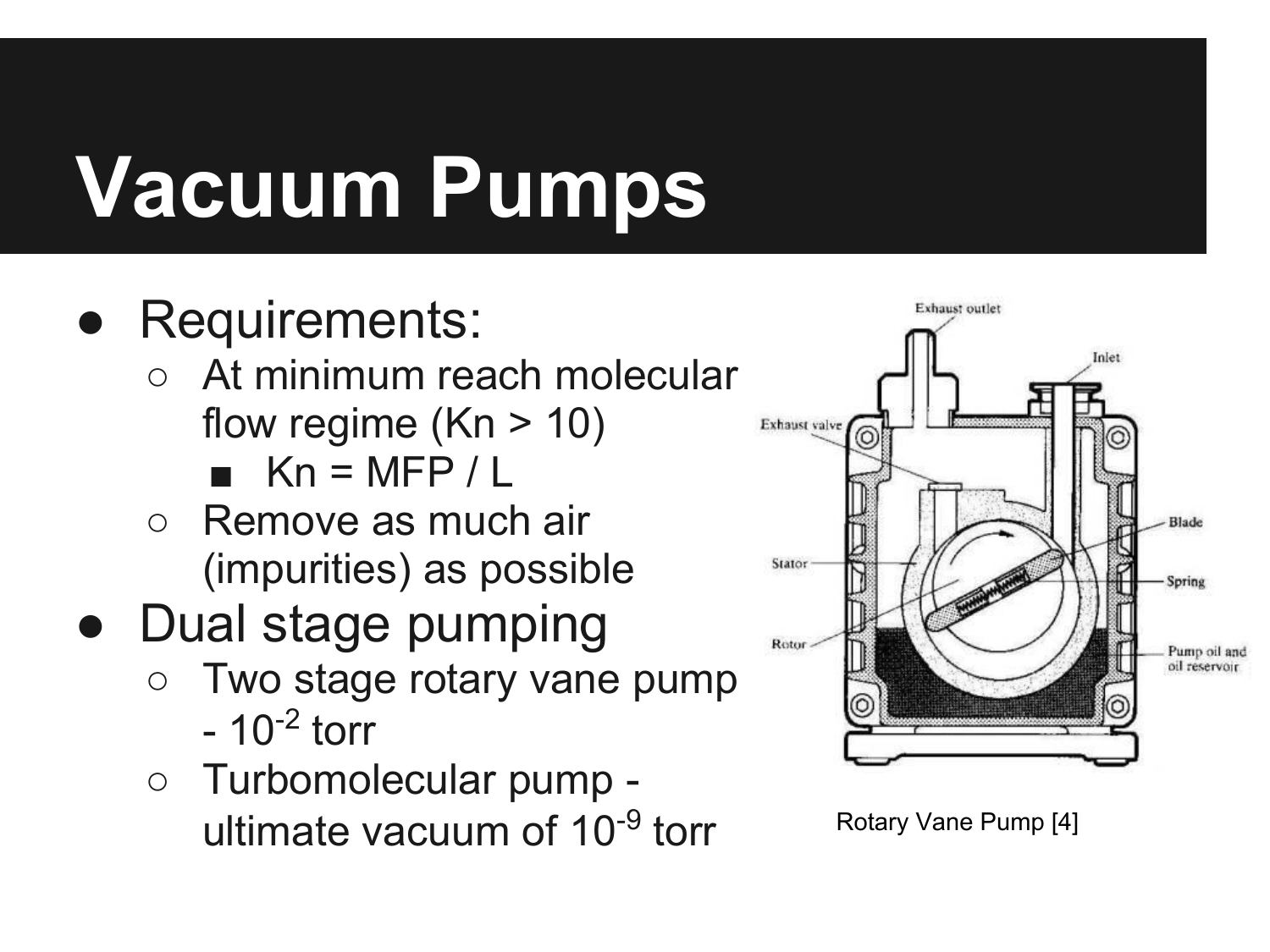# **Turbomolecular Pump**

- Imparts directed kinetic energy onto gas molecules
- Runs at thousands of RPM
- Can only start-up at low pressures (~0.1 torr)



Turbomolecular Pump [5]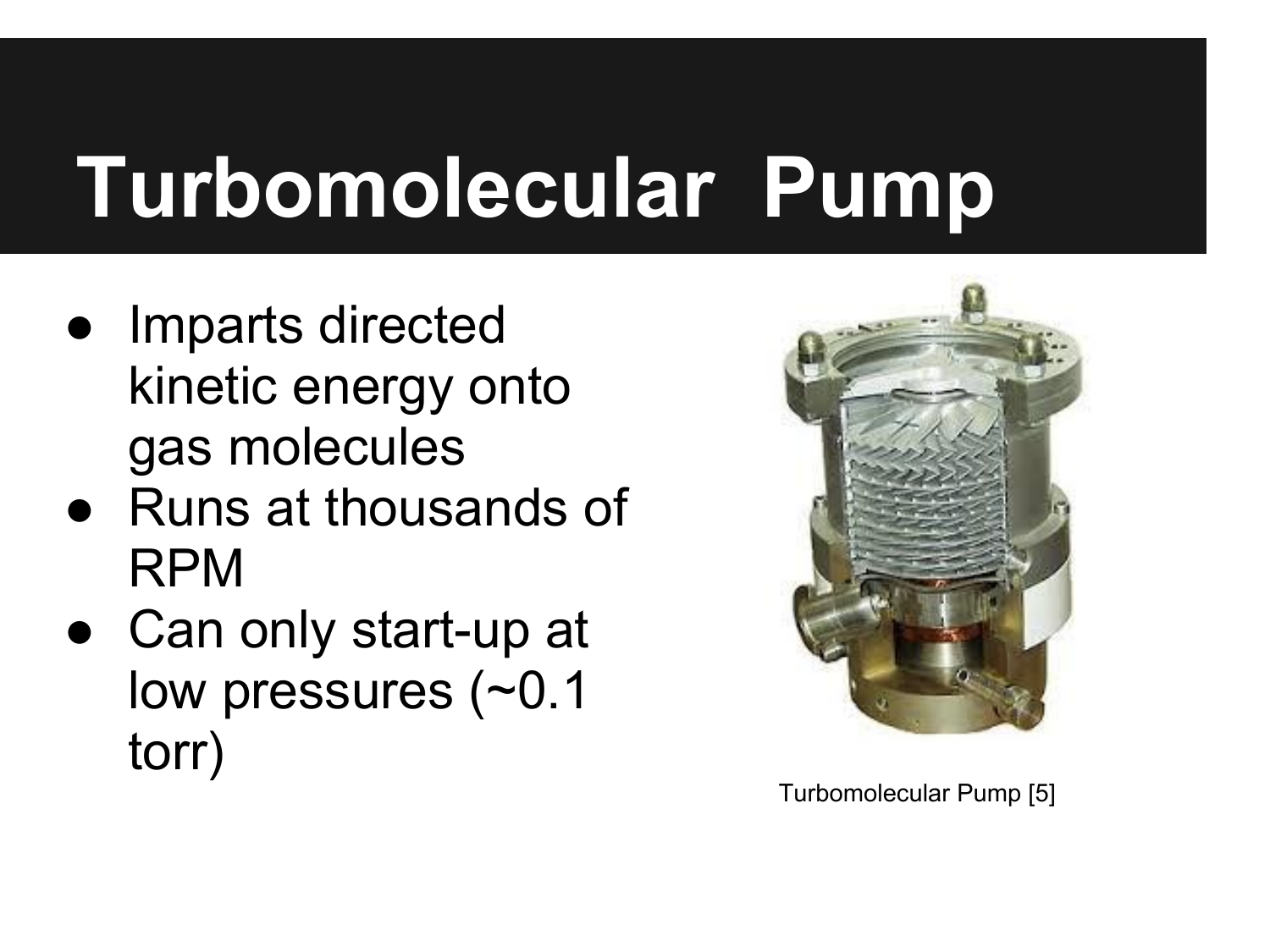## **Vacuum Measurement**

- Dual stage measurement
	- $\circ$  Pirani gauge atm to 10<sup>-4</sup> torr
	- $\circ$  lonization gauge 10<sup>-4</sup> to  $10^{-8}$  torr
- Signal stages
	- MCU to read everything out extending the pirani Gauge of Pirani Gauge (6)

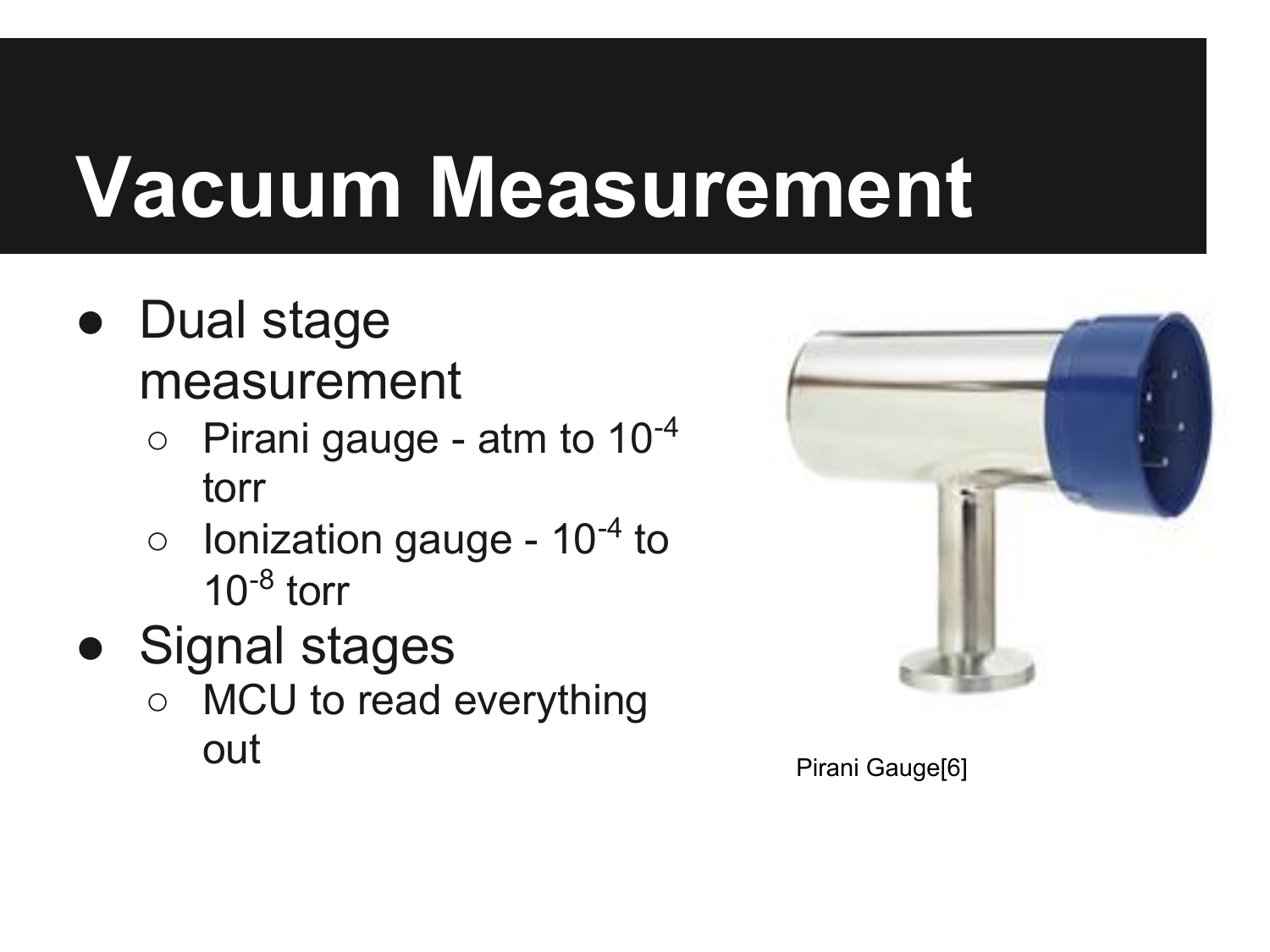# **Deuterium Injection System**

- Measure out  $D_2$  to be injected into the system with pressure gauges
- High accuracy, low pressure regulator on gas inlet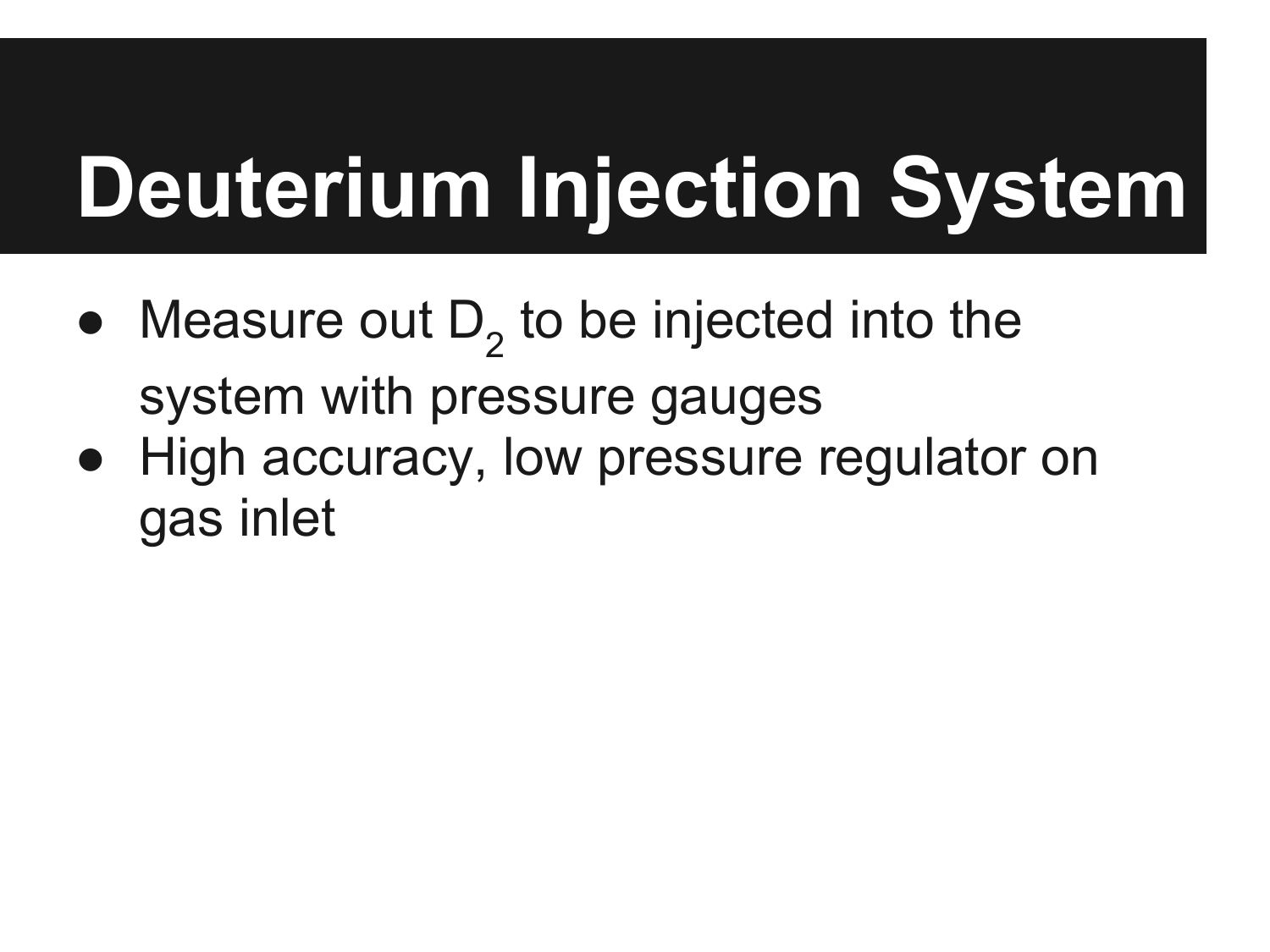# **High Voltage System**

#### • Requirement:

- Tens of kilovolts negative on cathode
- Hundreds of volts positive of anode
- Implementation
	- Cockcroft-Walton voltage multiplier for cathode
	- off-the-shelf HV power supply for anode
	- high voltage feedthroughs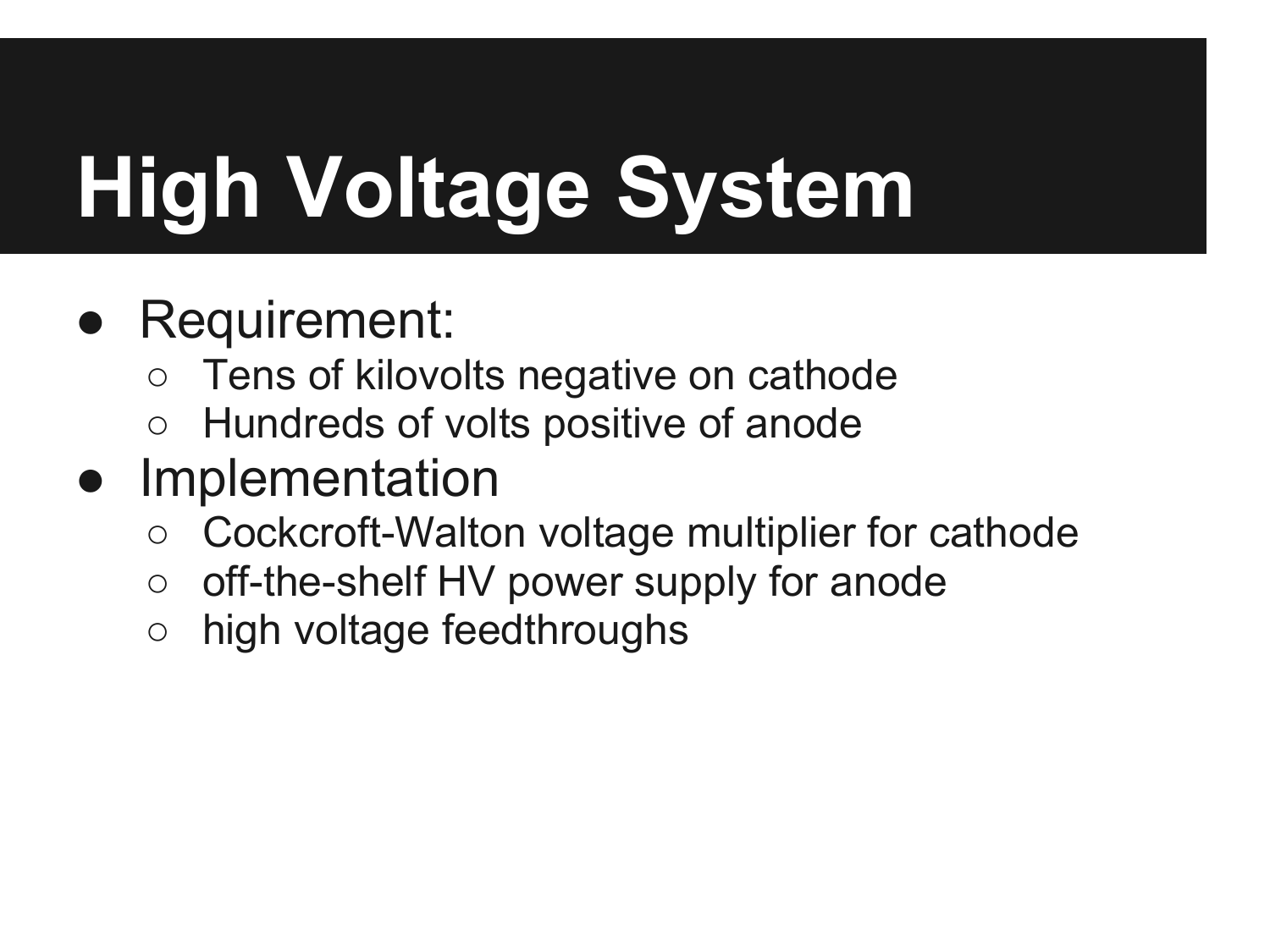# **Cockcroft-Walton Voltage Multiplier**

- Generates extremely high DC voltages
- Each stage multiplies the voltage by 2
- No need for extremely high voltage parts, voltage across each stage is that of the supply voltage
- Positive or Negative out



Cockcroft-Walton Voltage Multiplier Circuit [3]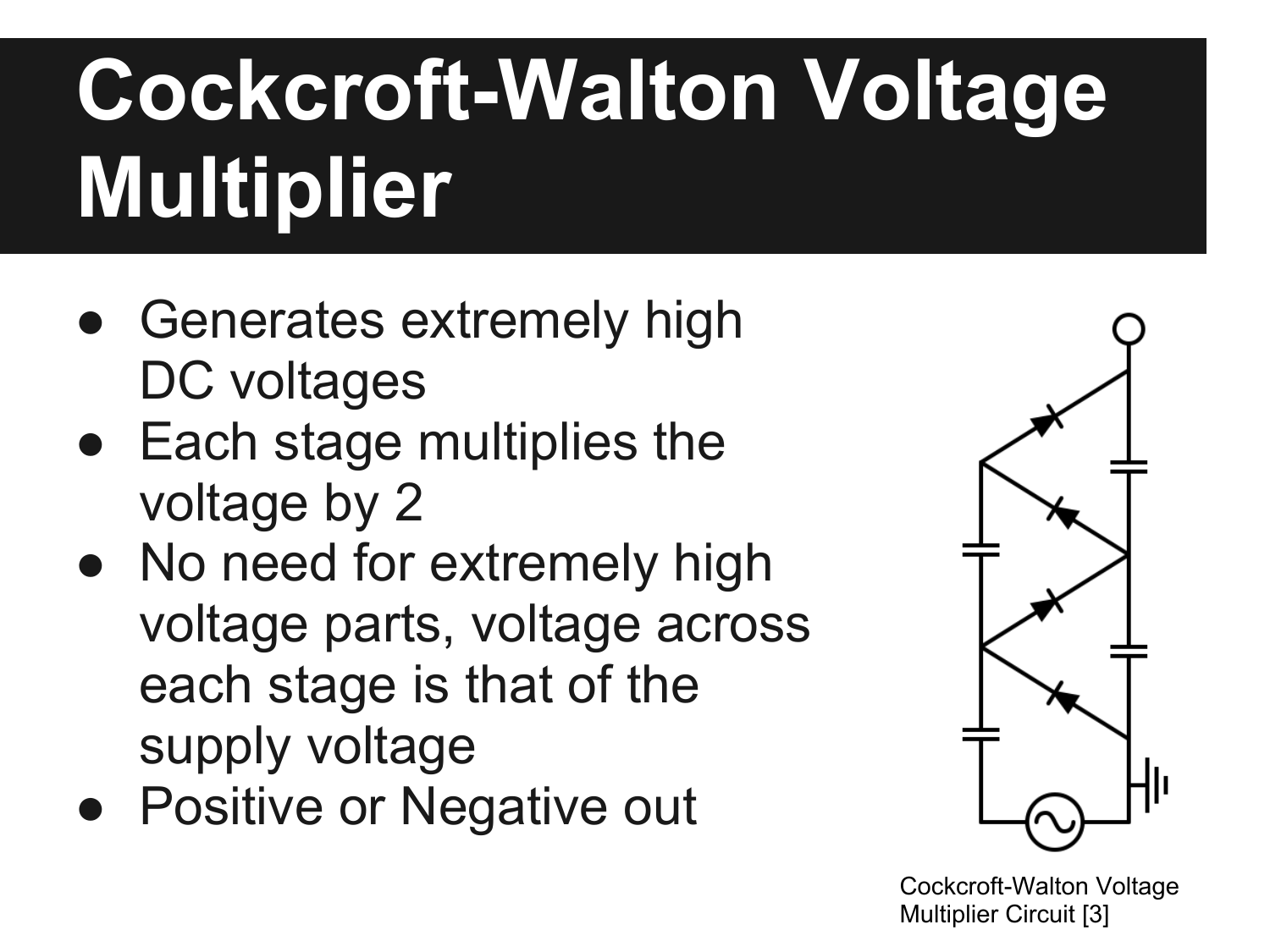## **Electrodes**

- Spherical shape
- Stainless steel for heat resistance
- Tungsten Inert Gas (TIG) weld
- Larger anode hangs from top
- Smaller cathode supported from bottom
- Hole at bottom of anode to let cathode pass through

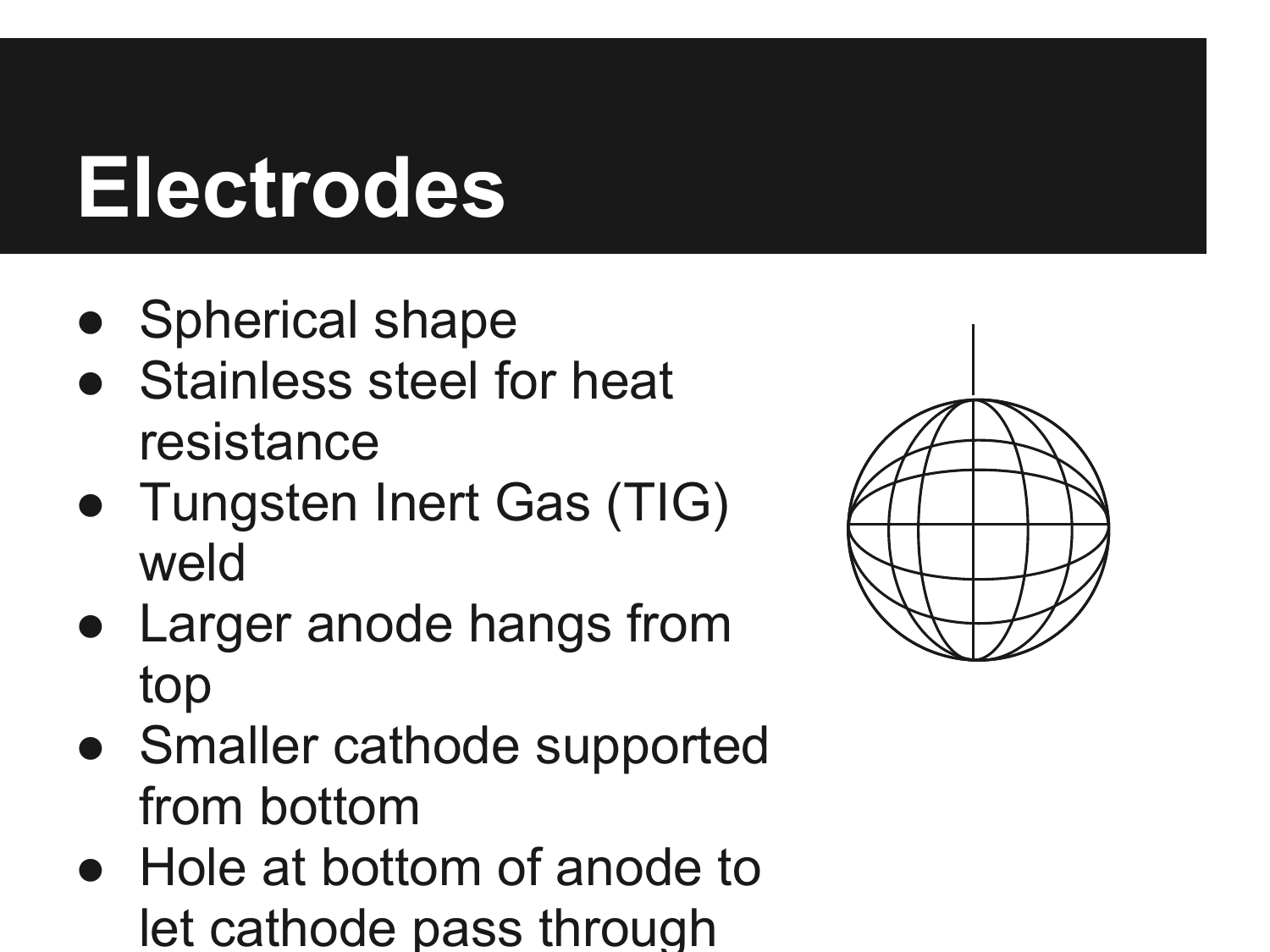## **Neutron Detection System**

- Neutrons born fast at 2.45 MeV
- Need to thermalize the neutrons ○ use paraffin
- Helium 3 detector
- **Pulse Corona Boron tubes** 
	- USSR era army surplus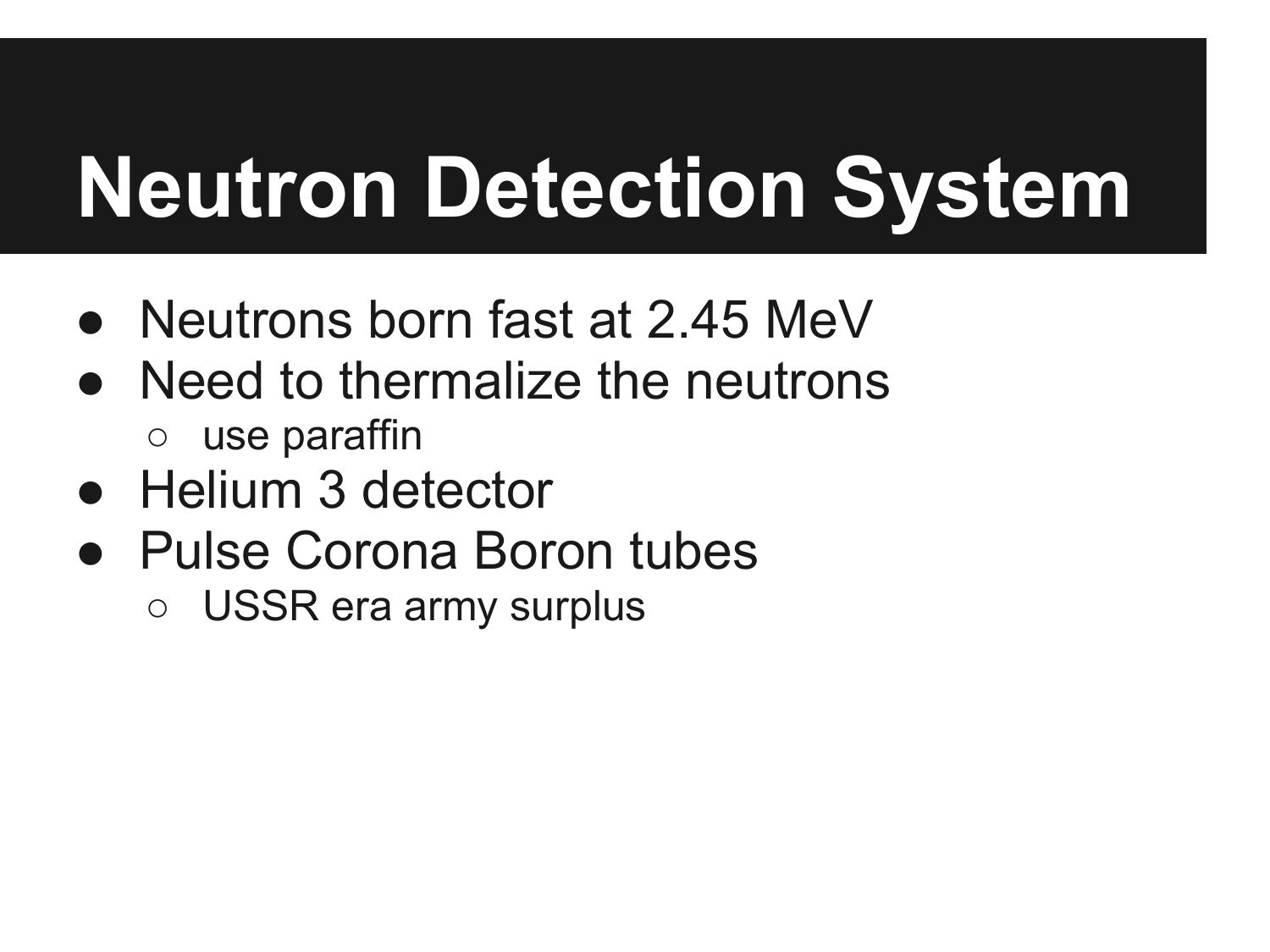## **Other Components**

- Something to build the thing on
- Water cooling for turbomolecular pump
- Radiation protection and safety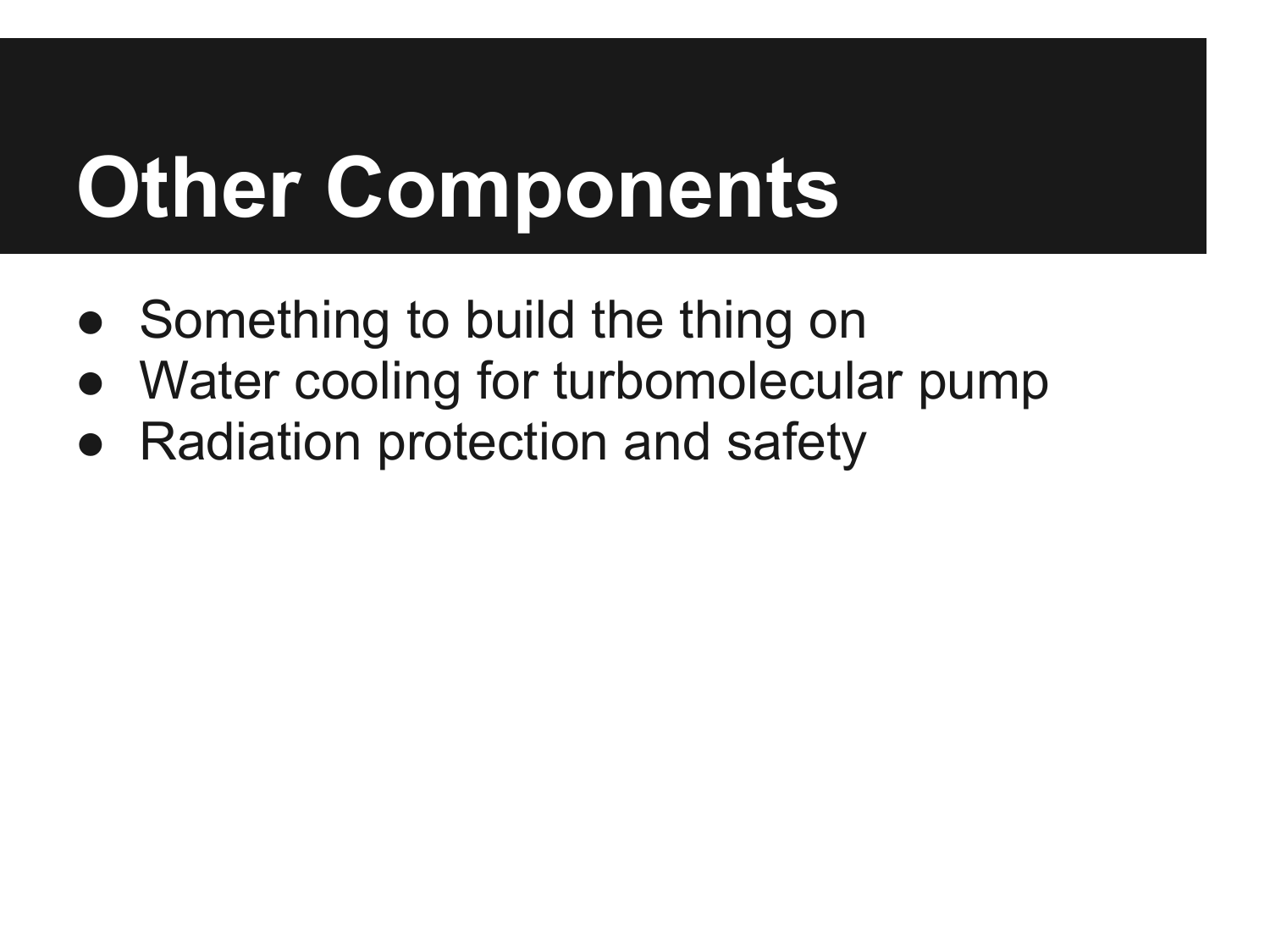## **IEC Device Operation**

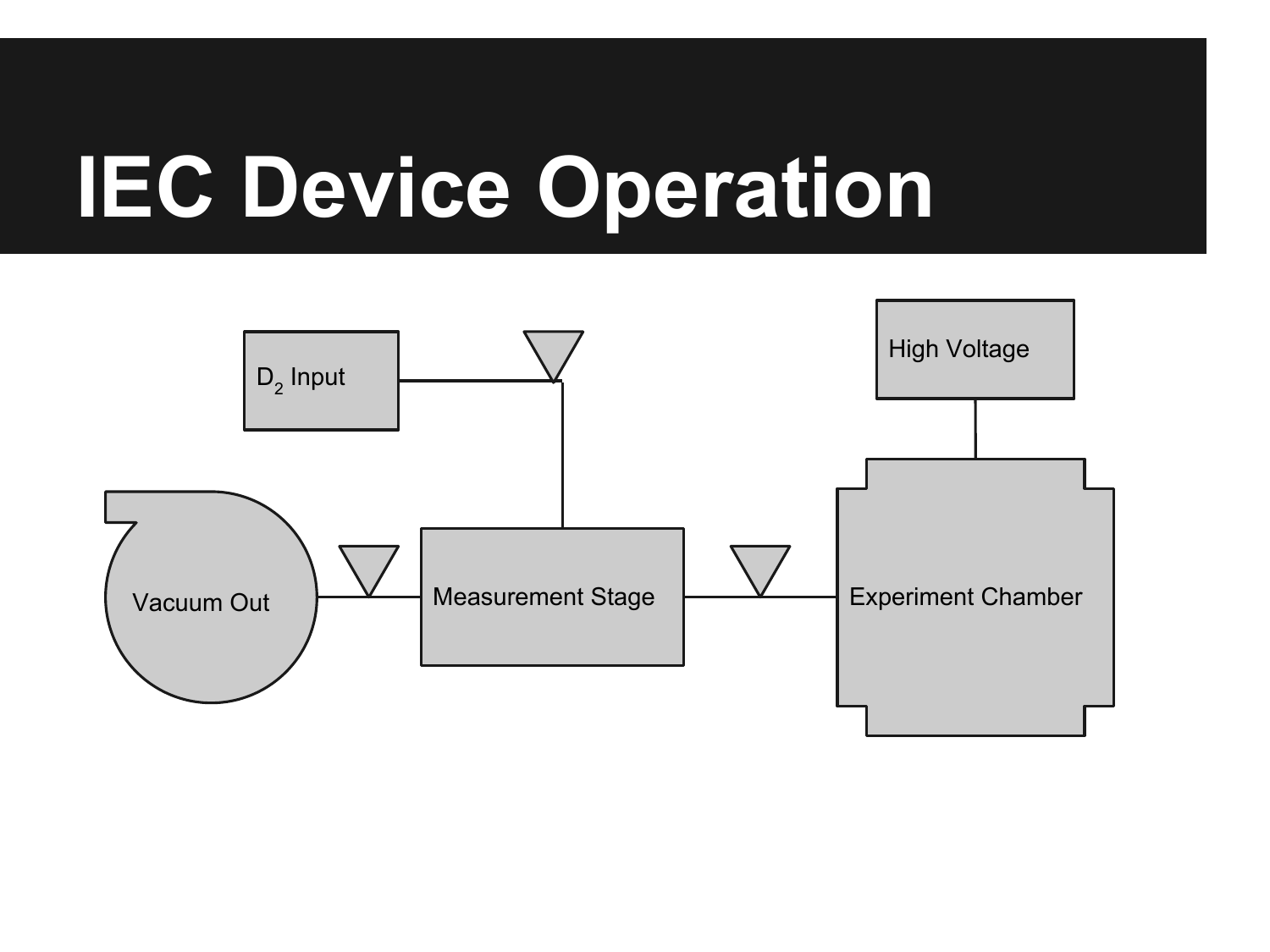# **Testing**

- Helium for initial tests
- Hydrogen to test confinement
- Deuterium to generate neutrons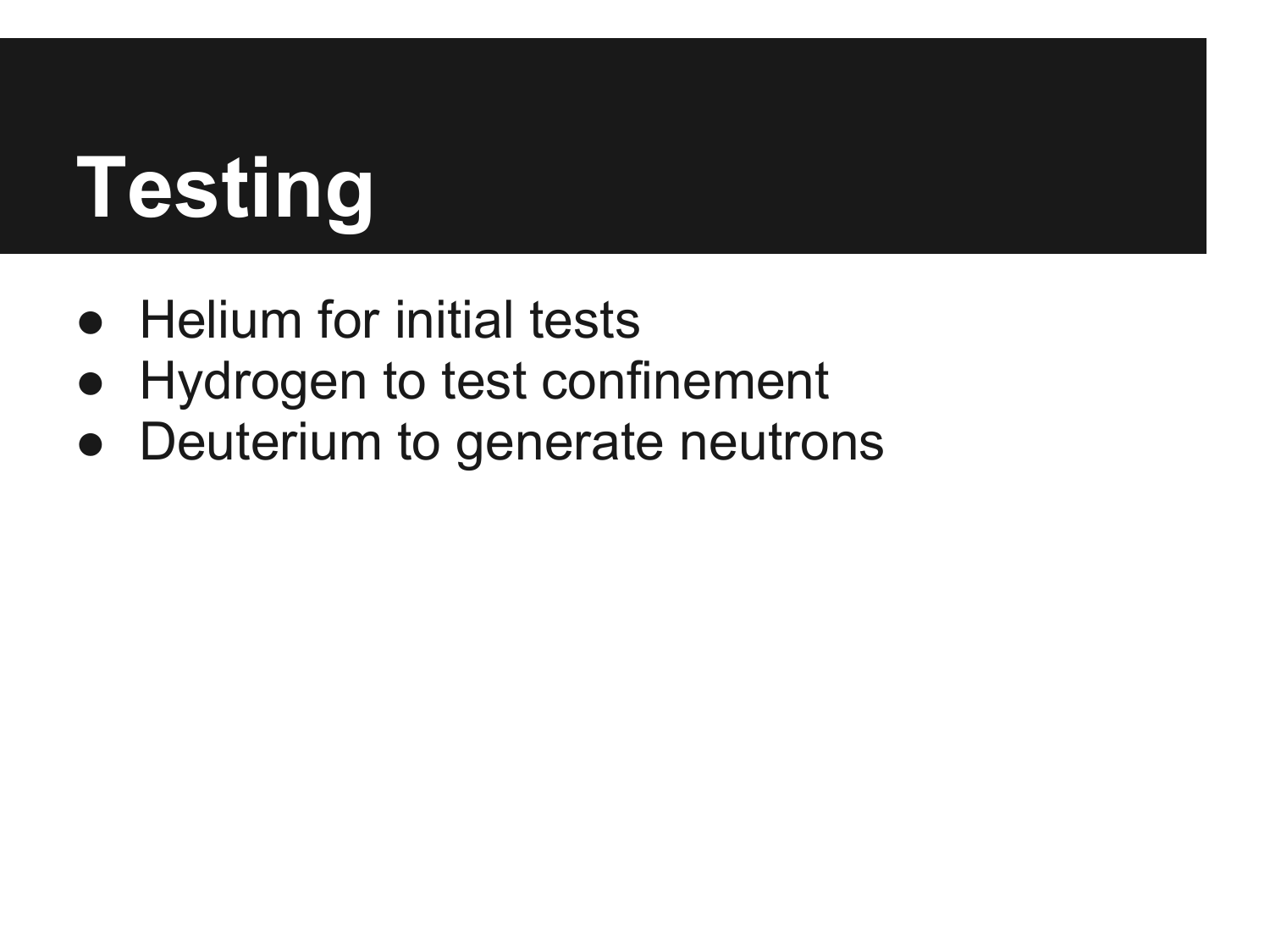# **Project Milestones**

- April 2012: First asked if I could take on this project
- June 2012: Met Blair Bromley
- July 2012: Procured voltage multiplier
- August 2012: Got lab space
- September 2012: Surplus Vacuum Chamber from NRCan
- October 2012: Shipment of surplus high vacuum equipment from CRL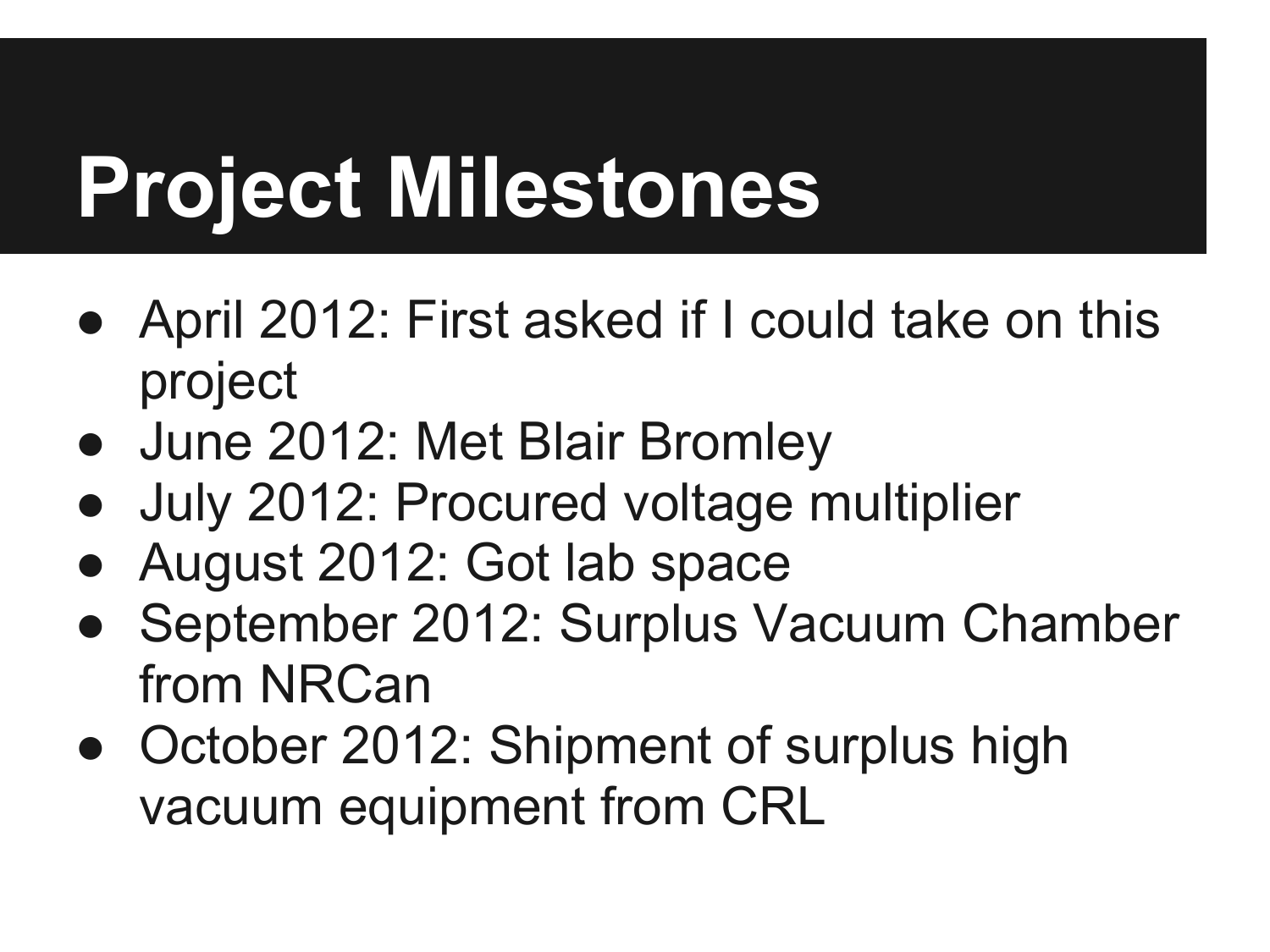# **Project Milestones**

- January 2013: Procured various HV components
- February 2013: More lab space
- April 2013: CNS Undergraduate research scholarship
- May 2013-Present: More HV equipment procurement